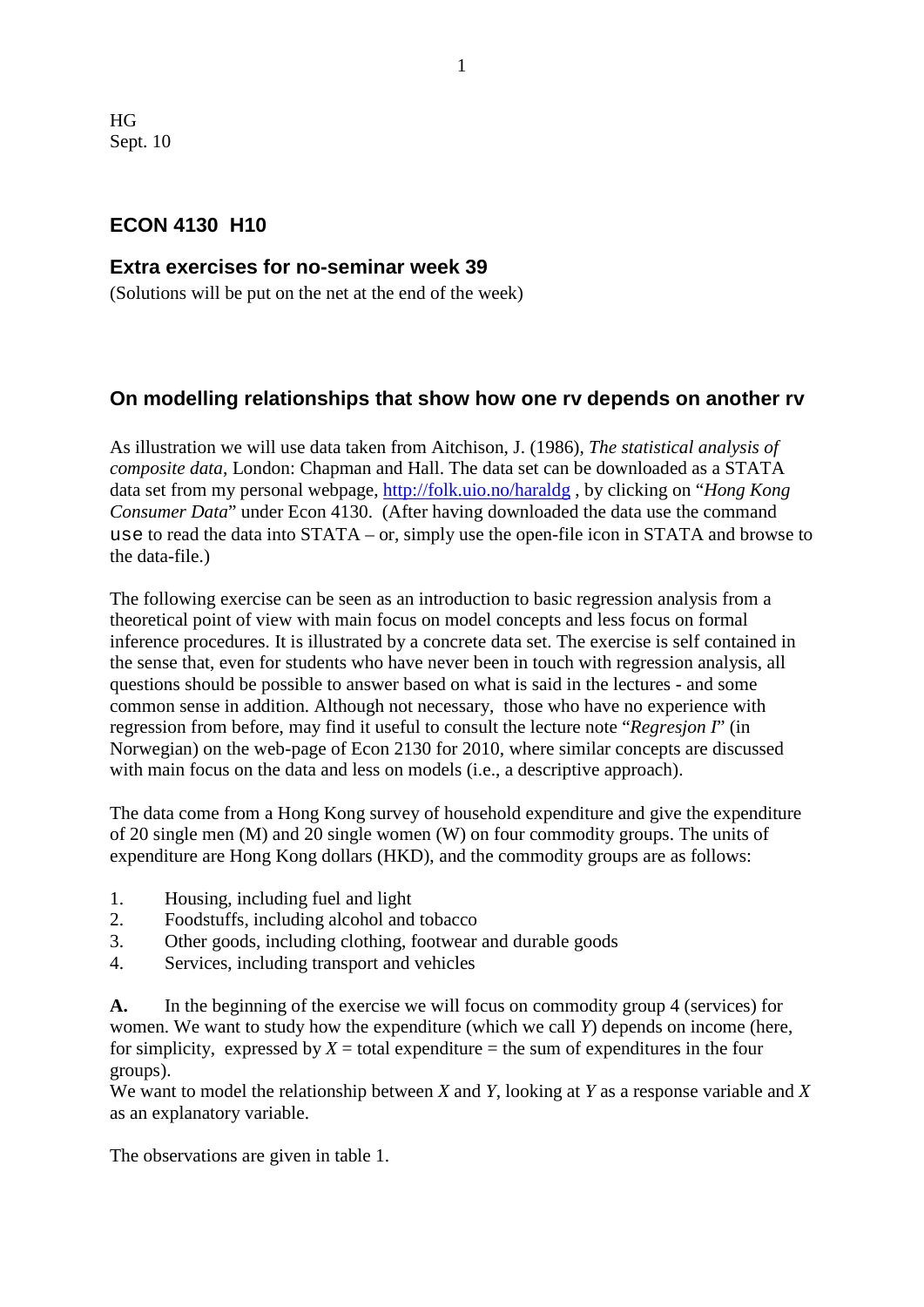| Exp. Y                                                     | 154 | 20                     |  |               | 455 115 104 193 214 80 352 414 |     |          |
|------------------------------------------------------------|-----|------------------------|--|---------------|--------------------------------|-----|----------|
| Total exp X 1271 284 3128 786 1084 1303 1428 596 2899 3258 |     |                        |  |               |                                |     |          |
| Exp. Y                                                     |     | 47  452  108  189  298 |  |               | 158 304 74 147 177             |     |          |
| Total exp X                                                |     | 581 3186               |  | 804 1533 2088 | 986 1709                       | 748 | 836 1639 |

**Table 1. Expenditure on services (Y) and total expenditure (X), women**

The total expenditure data are not in the data set, so I calculated them with the STATA command *generate*. *Do this yourself (both for women and men)*.

In situations with only one explanatory variable it is always a good idea to plot the data to help formulate a model. In fig. 1 I have plotted *Y* against *X* for the data.

### **Figure 1**



The plot indicates among other things a linear type of relationship with a strong positive correlation.

The first step in the modelling process is to establish the sampling procedure in model terms, and assume representativity of the data. Representativity will be ensured if we can assume that the data come from a *simple random sample* (i.e., where all units in the population have the same chance of being chosen), drawn from the population of single female households in Hong Kong. Assuming this, and considering that the population is relatively large, we may assume that the data are observations of  $n = 20$  independent and identically distributed *(iid)* random pairs,  $(X_1, Y_1), (X_2, Y_2), \ldots, (X_n, Y_n)$ , all with a common distribution with pdf,  $f(x, y)$ .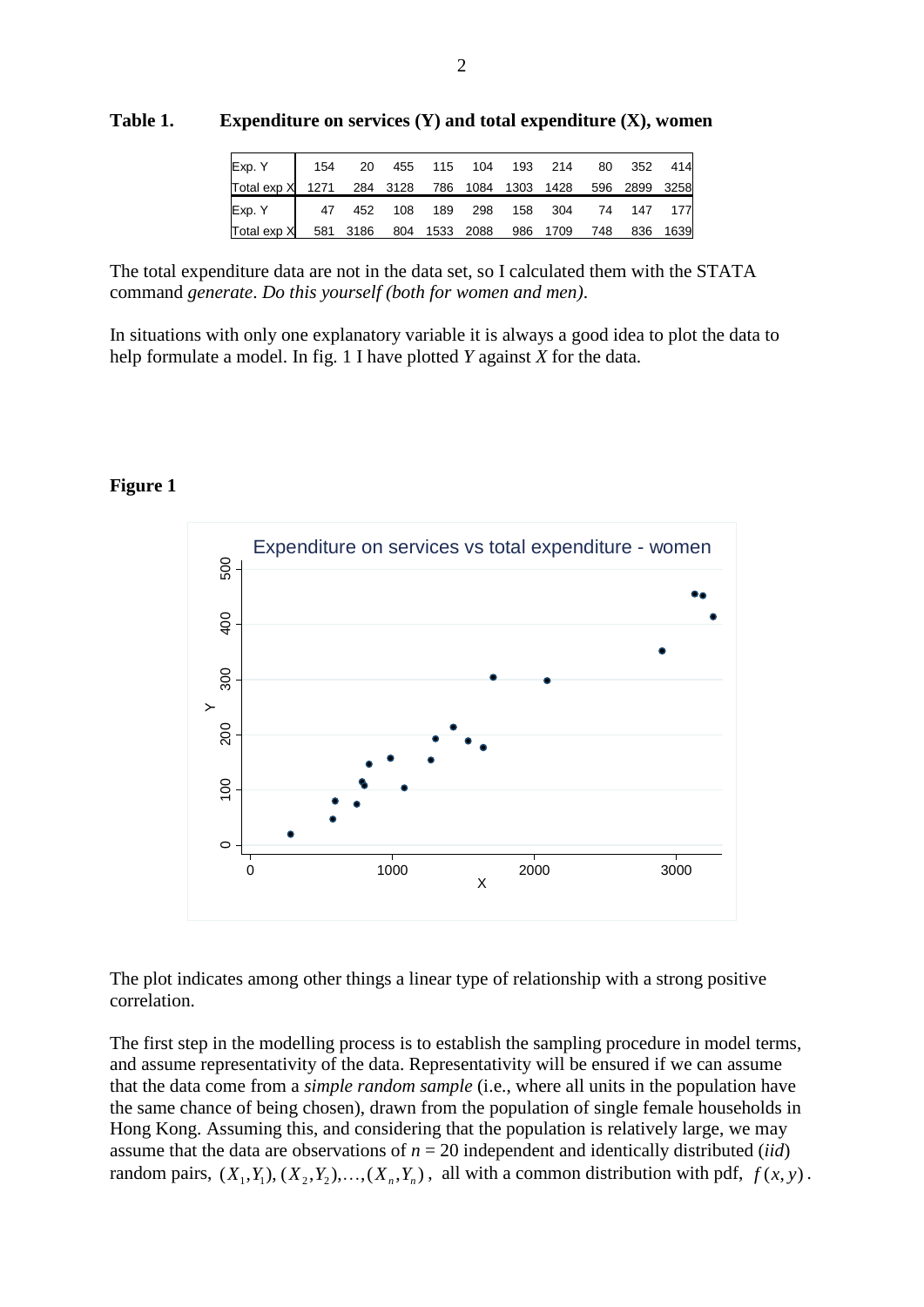(Note that when we talk about independent pairs, we mean that only observations from different pairs (i.e., different consumers) are independent, while observations from the same pair may be dependent<sup>[1](#page-2-0)</sup>.) In short:

(1) 
$$
(X_i, Y_i)
$$
 are *iid* pairs, and  $(X_i, Y_i) \sim f(x, y)$   $i = 1, 2, ..., 20$ 

If  $(X, Y) \sim f(x, y)$ , we may now estimate certain characteristics of f. In particular the following 5 parameters will be needed below:

$$
\mu_X = E(X)
$$
,  $\mu_Y = E(Y)$ ,  $\sigma_X^2 = \text{var}(X)$ ,  $\sigma_Y^2 = \text{var}(Y)$ ,  $\sigma_{XY} = \text{cov}(X, Y)$ 

which as usual (also described in the basic statistic course) are estimated by

$$
\hat{\mu}_x = \overline{X} = 1507.35
$$
,  $\hat{\mu}_y = \overline{Y} = 202.75$ 

$$
\hat{\sigma}_X = S_X = \left[\frac{1}{n-1} \sum_i (X_i - \bar{X})^2\right]^{\frac{1}{2}} = 935.3827, \qquad \hat{\sigma}_Y = S_Y = \left[\frac{1}{n-1} \sum_i (Y_i - \bar{Y})^2\right]^{\frac{1}{2}} = 133.0358
$$

$$
\hat{\sigma}_{XY} = S_{XY} = \frac{1}{n-1} \sum_{i=1}^n (X_i - \bar{X})(Y_i - \bar{Y}) = 121017
$$

### **(i)** *Check these results yourself by* STATA [use *Statistics* -> …..-> *Summary statistics*].

We are also interested in the correlation coefficient,  $\rho = \text{corr}(X, Y) = \frac{G_{XY}}{Y}$ *X Y*  $\rho = \text{corr}(X, Y) = \frac{\sigma_{XY}}{\sigma_{Y}\sigma_{Y}}$ , that is usually estimated in the natural way

$$
\hat{\rho} = \frac{S_{XY}}{S_X S_Y} = 0.9725
$$

showing a strong positive relationship in this case.

**(ii)** *Find the corresponding estimates for men and make a plot corresponding to figure 1 for men. Any striking differences between the results for men and women?*

[**Note** that you can copy a STATA graph for pasting into e.g. a Word document by right-clicking on the graph and then Copy.]

**B. Modelling the relationship:** A disadvantage of  $\rho$  as a measure of relationship in this context is that it treats *X* and *Y* in the same symmetrical way without considering which of them is the response variable and which is the explanatory variable. It turns out that the difference in meaning between respons and explanation can be expressed more naturally

<span id="page-2-0"></span><sup>&</sup>lt;sup>1</sup> More precisely: That eg. two pairs,  $(X_1, Y_1)$ ,  $(X_2, Y_2)$  are *iid* pairs, means that, if  $g(x_1, y_1, x_2, y_2)$  is the joint pdf for all 4 rv's,  $X_1, Y_1, X_2, Y_2$ , then  $g(x_1, y_1, x_2, y_2) = f(x_1, y_1) \cdot f(x_2, y_2)$ , where  $f(x_i, y_i)$  is the marginal joint pdf for  $(X_i, Y_i)$ ,  $i = 1, 2$  (see e.g., Rice page 77 for joint pdf's for more than two rv's).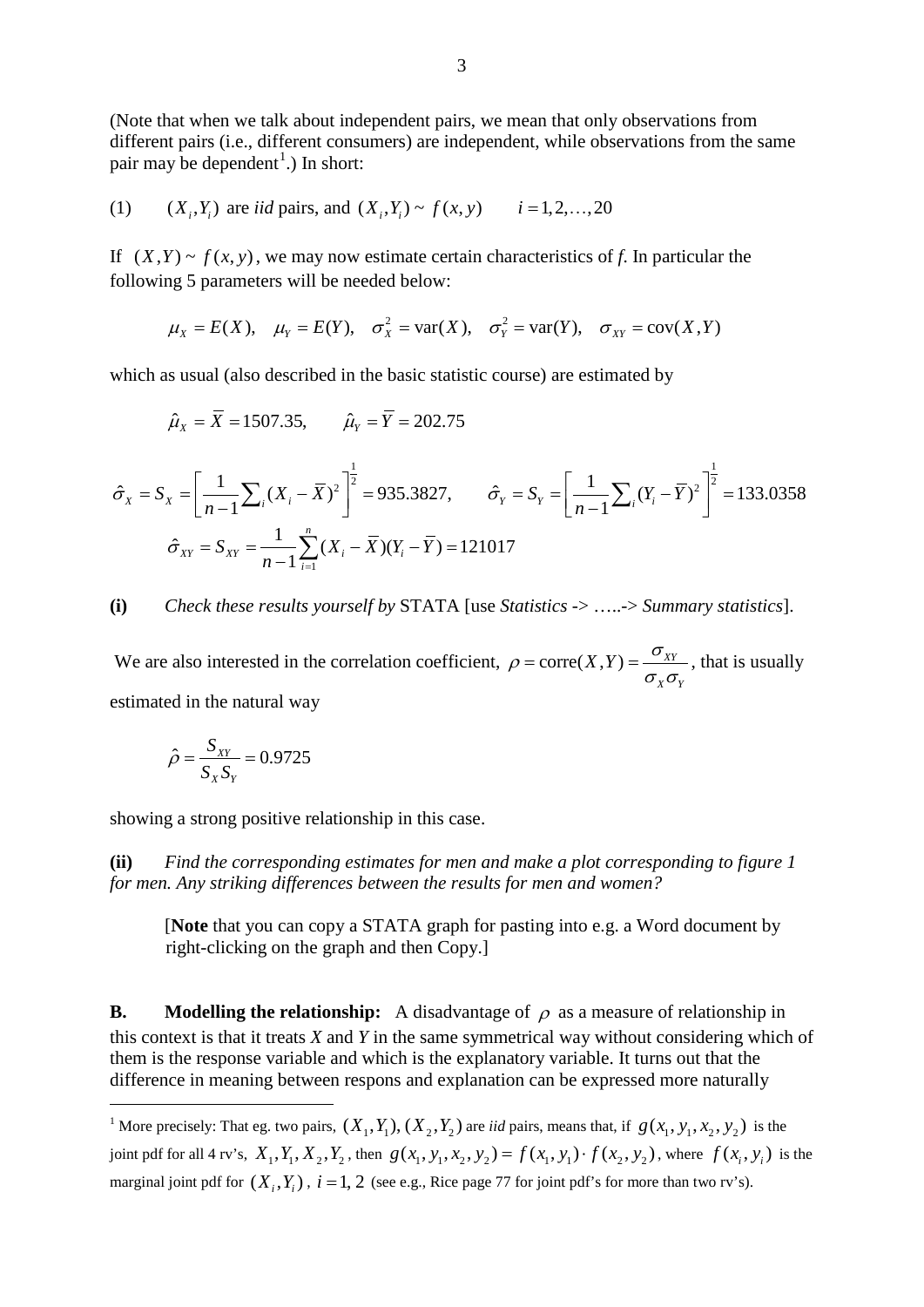when we use the conditional distribution,  $f(y|x)$ , as a basis for studying the relationship. Actually, it appears more natural to look at  $f(y|x)$  considering *X* to be explanatory since it represents the distribution of *Y* when *X* is kept fixed to chosen values *x*. In particular, it is common to focus interest on the expectation and variance of  $f(y|x)$ , which are both functions of *x*, i.e.,

$$
\mu(x) = E(Y \mid x) = \int_{-\infty}^{\infty} y f(y \mid x) dy \quad \text{and} \quad \tau^{2}(x) = \text{var}(Y \mid x) = \int_{-\infty}^{\infty} (y - \mu(x))^{2} f(y \mid x) dy
$$

Since the main interest is on these functions, it is usually more natural to model these directly, instead of, as we did in the lecture, model first  $f(x, y)$  and then derive  $E(Y | x)$  and var $(Y | x)^2$  $(Y | x)^2$ .

For example, in the present situation, looking at figure 1, it seems reasonable to postulate that  $E(Y | x)$  is a linear function of *x*, and that var( $Y | x$ ) is constant for all *x*. Our model is therefore

- (2)  $E(Y | x) = \alpha + \beta x$
- (3)  $var(Y | x) = \tau^2$

where  $\alpha, \beta, \tau^2$  are unknown parameters (to be estimated by the data). This is an example of a *regression model*, in fact the simplest case of such a model when (1) holds as well. A regression model where the conditional variance is assumed to be constant (as here) is called *homoscedastic* in econometrics, or *heteroscedastic* if the conditional variance is allowed to vary with *x*.

Now it turns out that  $\alpha, \beta, \tau^2$  are determined by the five parameters in **A**,  $\mu_x, \mu_y, \sigma_x^2, \sigma_y^2, \sigma_{yy}$ as follows:

(4) 
$$
\beta = \frac{\sigma_{XY}}{\sigma_X^2}, \qquad \alpha = \mu_Y - \beta \mu_X
$$

(5) 
$$
\tau^2 = \text{var}(Y | x) = \sigma_Y^2 (1 - \rho^2)
$$
, where  $\rho = \frac{\sigma_{XY}}{\sigma_X \sigma_Y}$ 

**(i)** *Prove (4) and (5), using Theorem A and B in section 4.4.1, (i.e.,*  $EY = E[E(Y | X)]$ *and*  $var(Y) = E[var(Y | X)] + var[E(Y | X)]$  *respectively).* 

> [**Hint:** Replacing *x* by the rv *X* in the function  $\mu(x) = E(Y | x)$ , gives the rv  $\mu(X) = \alpha + \beta X$ . Taking the expectation of this, we get from Th. A that

<span id="page-3-0"></span> <sup>2</sup> An important exception to this approach is when we are in a situation where it is reasonable to assume that *<sup>X</sup>* and *Y* are *jointly* normally distributed. Then the model (2)-(3) is automatically fulfilled. See example C in section 3.5.2 in Rice (without bothering too much about the messy algebra).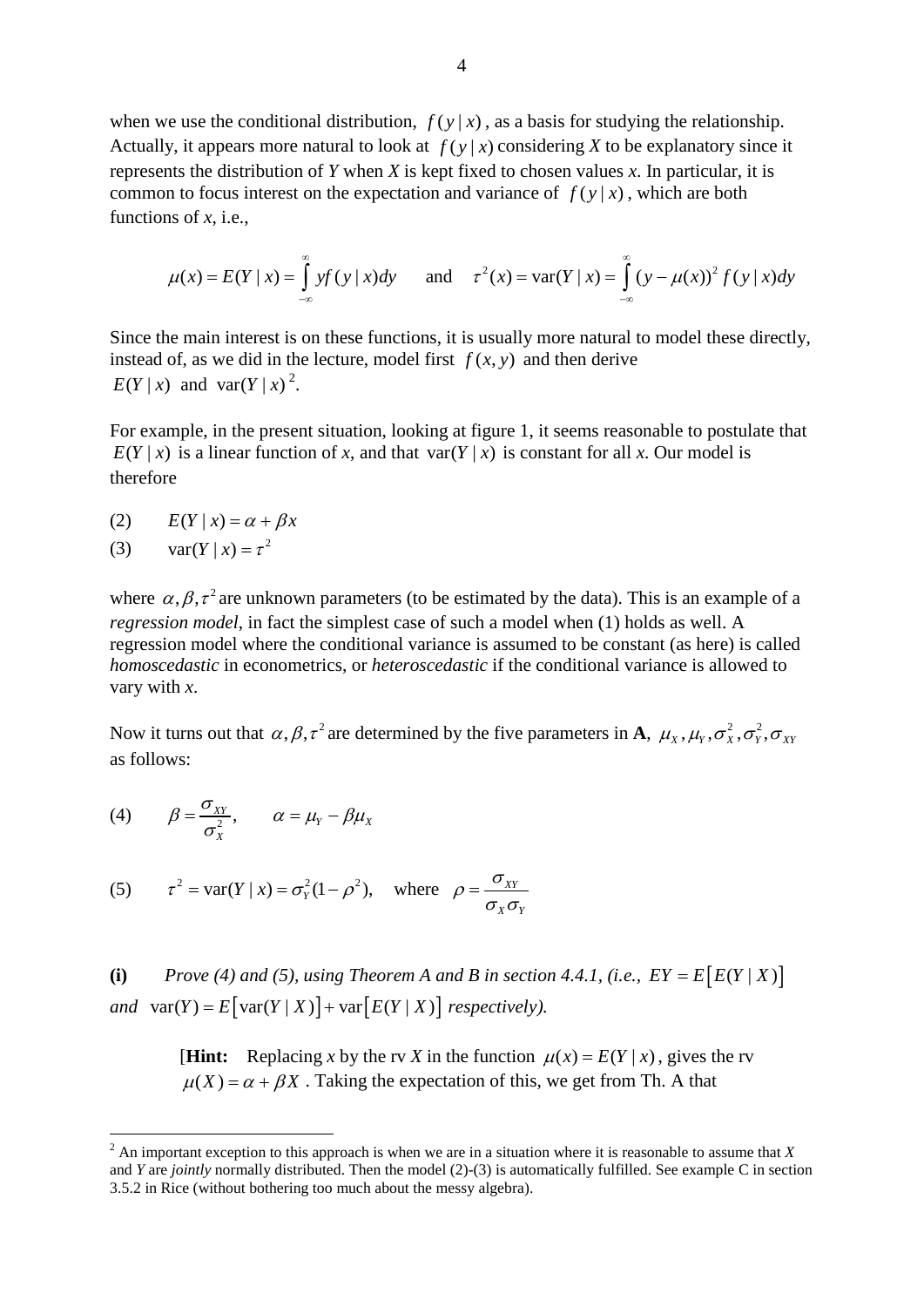$\mu_Y = E(Y) = E\mu(X) = \alpha + \beta\mu_X$ , proving the second relationship in (4).

To prove the first one, we need to show that  $\sigma_{yy} = \beta \sigma_x^2$ . We have, replacing  $\mu_Y$  by  $\alpha + \beta \mu_X$ , that  $\sigma_{XY} = E(XY) - \mu_X \mu_Y = E(XY) - \alpha \mu_X - \beta \mu_X^2$ . Now, using Th.A again, we get  $E(XY) = E[E(XY | X)] = E[X \cdot E(Y | X)]$ . The last equality follows since we have for all x that  $E(xY | x) = xE(Y | x)$ , remembering that the small *x* can be treated like a constant. The small *x* can be chosen in any way. In particular, the relation is valid if *x* is chosen as an observation of the rv *X*, which means that  $X \cdot E(Y \mid X)$  is also valid replacing *x* by *X*. Hence we have  $E(XY) = E[X \cdot E(Y | X)] = E[X(\alpha + \beta X)] = \dots$  and so on. *Complete the argument*. For (5) use theorem B:  $\sigma_Y^2 = \text{var}(Y) = E[\text{var}(Y | X)] + \text{var}[E(Y | X)] = E[\tau^2] + \text{var}[\alpha + \beta X] = ...$  and so on. *Complete the argument.* ]

(ii) *Show also that*  $\rho = \text{core}(X, Y) = 0 \implies \beta = 0$  (i.e., we then get a flat regression function).

(iii) *What happens if*  $\rho = \pm 1$ ? [**Hint:** Look at var( $Y | x$ ).

**C.** A natural way to estimate (2) and (3) is now simply to utilize (4) and (5) and substitute the estimates we found for  $\mu_X$ ,  $\mu_Y$ ,  $\sigma_X^2$ ,  $\sigma_Y^2$ ,  $\sigma_{XY}$  in **A**. I.e.,

(6) 
$$
\hat{\beta} = \frac{S_{XY}}{S_X^2} = 0.1383, \qquad \hat{\alpha} = \overline{Y} - \hat{\beta}\overline{X} = -5.7384
$$

(7)  $\hat{\tau}^2 = S_Y^2 (1 - \hat{\rho}^2) = 960.118$  (or conditional standard deviation:  $\hat{\tau} = 30.9858$ )

It turns out that these estimates are identical with the so called OLS (ordinary least squares) estimates<sup>[3](#page-4-0)</sup> you learn about in econometrics. It can be proven that the corresponding estimators have good statistical properties like, e.g., that they are unbiased, approximately normally distributed, optimal in terms of variance etc. The estimates are also equal to the estimates you get when you run a simple regression in STATA (use e.g., the command: *regress* F4 XF (where F4 corresponds to Y in the data set and XF is total expenditure (women) - or whatever you wish to call that variable). *Confirm this!*

You find the estimates of  $\alpha$ ,  $\beta$  under the heading *Coef* in the output. You may get slightly different results due to rounding effects - STATA calculates with higher precision than most calculators.... The estimate of  $\tau$  you find in the STATA output under heading "Root MSE". Notice a slight difference from the result above because of rounding errors.

<span id="page-4-0"></span><sup>3</sup> Defined as those values of *a* and *b* that minimize the sum of squares,  $Q(a,b) = \sum (Y_i - a - bX_i)^2$ 1 *n*  $Q(a,b) = \sum (Y_i - a - bX_i)$ *I*  $=\sum_{i=1} (Y_i - a - bX_i)^2$  leading

to the same formulas as in (6) and (7).

 $\overline{a}$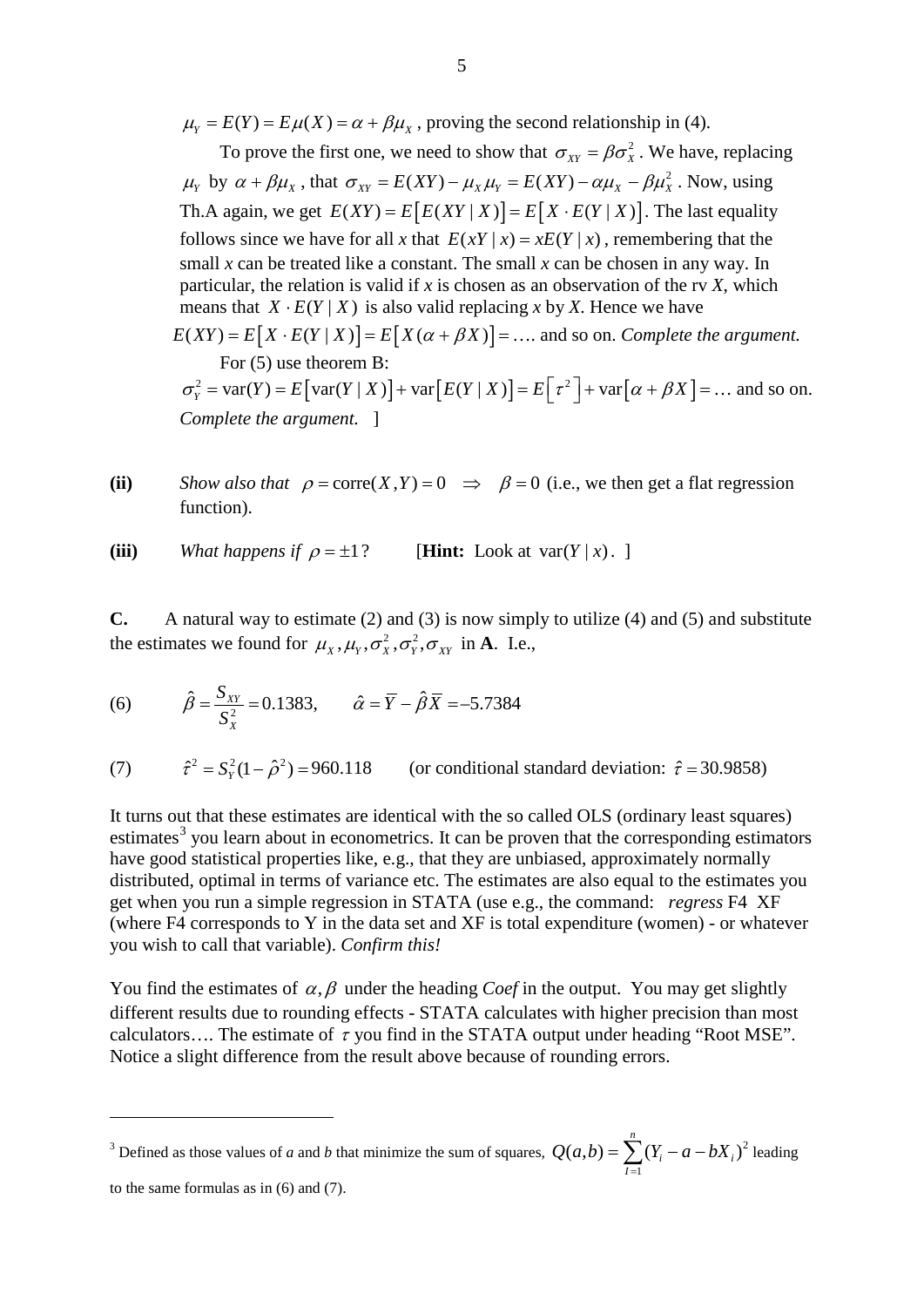The estimated regression line is

$$
(8) \qquad \hat{\mu}(x) = -5.7384 + 0.1383 \cdot x
$$

which is plotted in the scatter plot in figure 2. (I used the menu: graphics -> easy graphs -> regression fit ).





**(i)** *Do the same for men using STATA output, i.e. estimate the regression line, the conditional standard deviation, and draw the fitted line in the scatterplot.*

**D.** We will now reformulate the model in (2)-(3) in a way that lends itself to some further interpretation: Define the rv  $\varepsilon$  (epsilon) by

(9)  $\varepsilon = Y - E(Y | X) = Y - \alpha - \beta X$ 

The rv  $\varepsilon$  is called an error term and measures that remaining part of *Y* which is *not* explained by  $X$ .

**(i)** *Show that* <sup>ε</sup> *satisfies (10)-(12) below*

(10)  $E(\varepsilon | x) = 0$  and  $var(\varepsilon | x) = var(Y | x) = \tau^2$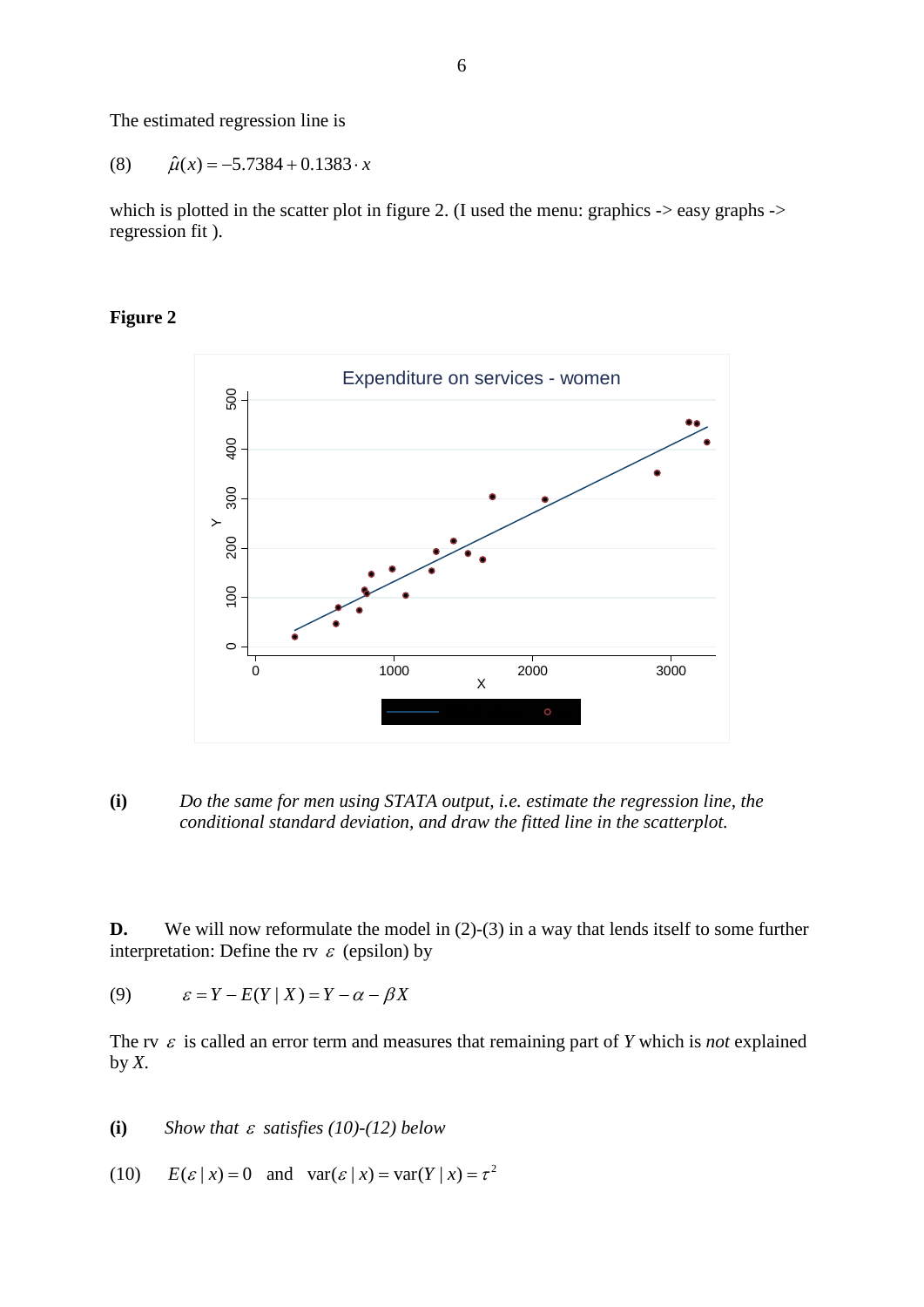*which by Th. A and B of section 4.4.1 implies*

- (11)  $E(\varepsilon) = 0$  and  $var(\varepsilon) = \tau^2$
- (12)  $cov(\varepsilon, X) = 0$  [same argument as in the hint of **C**]

Hence we can decompose the response  $Y = E(Y | X) + \varepsilon$  into an explained part,  $\mu(X) = E(Y | X)$ , and an unexplained part,  $\varepsilon$ , or, in other words, the model (2)-(3) can be reformulated as

$$
(13) \tY = \alpha + \beta X + \varepsilon
$$

where the error term  $\varepsilon$  is uncorrelated with *X*, has expectation 0, conditional expectation 0 given *X*, and constant conditional variance given *X*.

Similarly, using the variance relationship in the hint of **C,** we can decompose the total variance of *Y*,  $\sigma_{\rm v}^2$ , into the variance of the explained part, var  $[E(Y|X)]$ , plus the variance of the unexplained part:

(14) 
$$
var(Y) = E[var(Y | X)] + var[E(Y | X)] = \tau^2 + var[E(Y | X)] = var(\varepsilon) + var[E(Y | X)]
$$

A natural measure of the strength of *X* as an explanatory variable of *Y* would then be the ratio  $var[ E(Y | X) ] / var(Y)$ , which shows how large part of the variance of *Y* is explained by *X* (through the variance of the explained part *Y*, i.e.,  $E(Y | X)$ ).

#### **(ii)** *Show that*

(15) 
$$
\frac{\text{var}[E(Y \mid X)]}{\text{var}(Y)} = \rho^2 \text{ for the model in (2)-(3)}
$$

Thus (15) provides an alternative interpretation of  $\rho$ . Since in our example  $\hat{\rho}^2 = 0.946$ , we have reason to say that *X* explains 94,6% of the variation of *Y* in the data, indicating a strong relationship. In STATA this quantity appears under the heading "R-squared". Some programs call it "Coefficient of determination".

- **(iii)** *Find the corresponding R-squared measure for men .*
- **(iv)** *Why do you have to use capital X in the numerator of (15)? What happens if you use small x instead, i.e., what is the value of*  $var[E(Y | x)]$ ?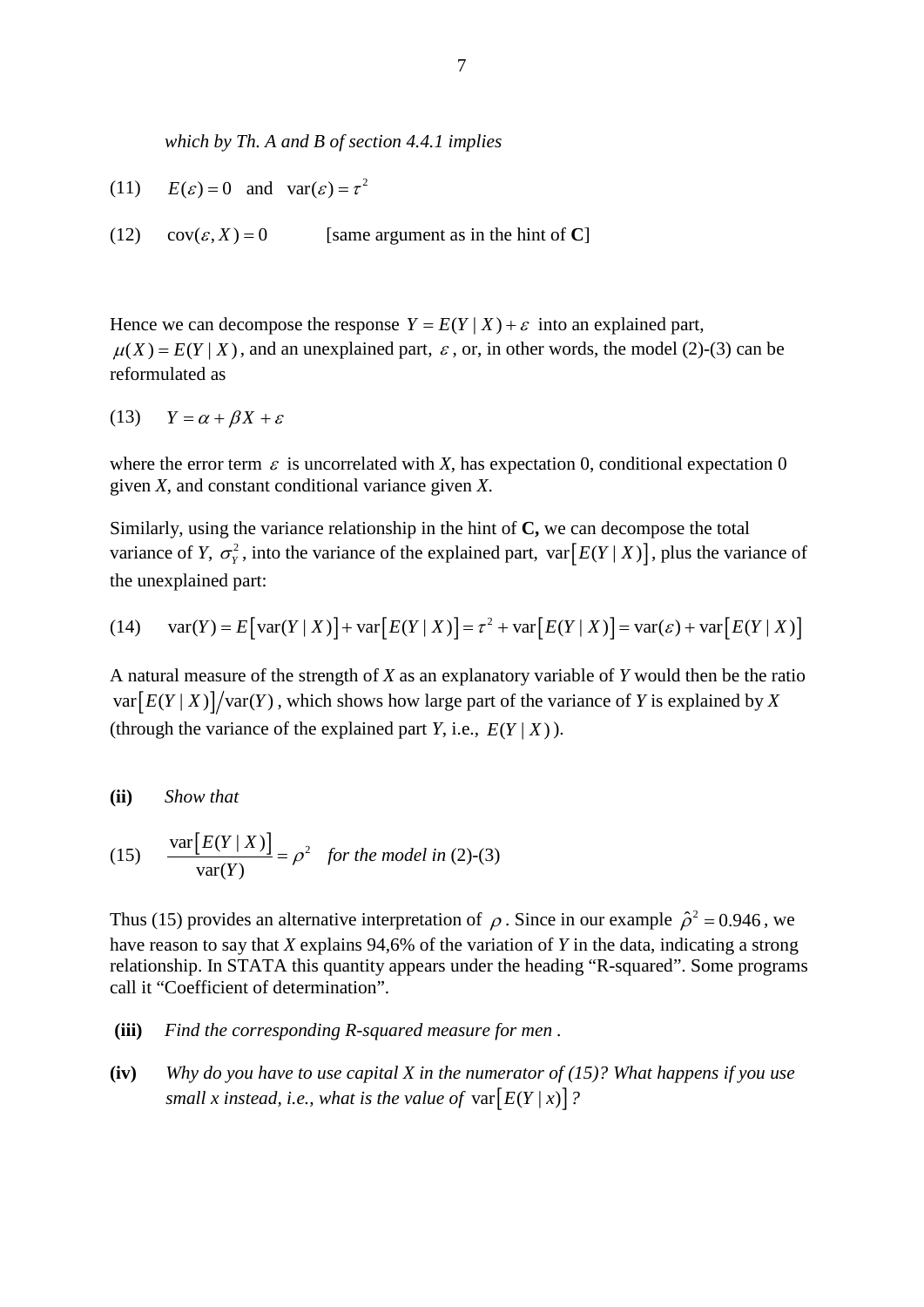**E.** We will also look at a case where the model (2)-(3) appears less credible. In figure 3 I have plotted expenditures on commodity group 1 (housing) for men (i.e., our *Y*, which is called M1 in the data) versus total expenditure for men (*X*). In addition, I have fitted the OLS regression line as in figure 2 above. We see that, in the central area where roughly  $4000 < X <$ 9000, the line lies below all observations. This does not seem reasonable considering that  $E(Y | x)$  should capture (estimate) the average value of *Y* in the population when *X* is fixed to a value *x*. In other words, the *linear* regression line appears to underestimate the mean expenditure for given values of *X* in the central area.

### **Figure 3**



Since the shape of the plot looks more like a section of a parabola, a simple reformulation of the model might improve the situation, i.e., replace (2)-(3) with the specification

(16)  $E(Y | x) = \alpha + \beta_1 x + \beta_2 x^2$ 

$$
(17) \quad \text{var}(Y \mid x) = \tau^2
$$

where  $\alpha, \beta_1, \beta_2, \tau$  are parameters. Again it is possible to derive relationships between these parameters and moments in  $f(x, y)$  as above. This is, however, somewhat more complicated now (you will need moments up to order 4), so we will skip that. Luckily it is quite unnecessary since it turns out that we can estimate (16)-(17) directly with linear regression methods as implemented in STATA. This we can always do when the regression function is *linear in the parameters* as here. Note that, although  $E(Y|x)$  in (16) is non-linear in *x* (a parabola), it is actually linear in the unknown parameters,  $\alpha, \beta, \beta, \beta$ . The trick in STATA (and other regression programs as well) is to replace the single variable, *X*, with two new variables,  $X_1 = X$  and  $X_2 = X^2$  (the last one you can make with the *generate* command). The STATA then interpretes (16) as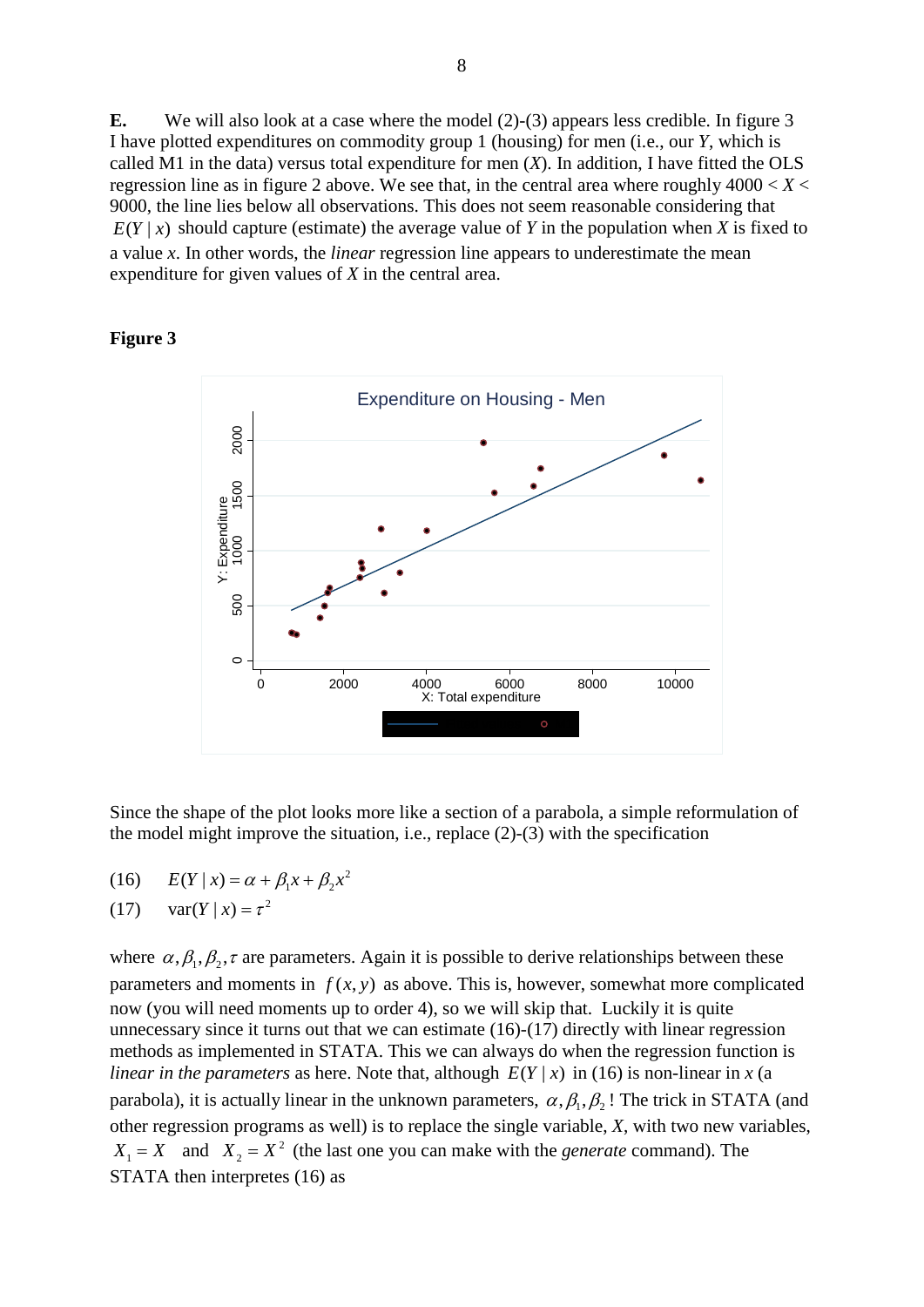$E(Y | x_1, x_2) = \alpha + \beta_1 x_1 + \beta_2 x_2$ 

which is simply estimated by the command: regress Y X1 X2, or, using my variable names, M1 for *Y*, XM for *X*, and XM2 for  $X^2$ . the command becomes: regress M1 XM XM2

This produces the following output:

| Source                        | SS                                     | df                                   | ΜS                         |                         | Number of obs =<br>$17) =$<br>F(                         | 20<br>88.16                                     |
|-------------------------------|----------------------------------------|--------------------------------------|----------------------------|-------------------------|----------------------------------------------------------|-------------------------------------------------|
| Model<br>Residual             | 5684365.51<br>548080.693               | $\mathcal{L}$<br>17                  | 2842182.75<br>32240.0408   |                         | 2 <sub>1</sub><br>Prob > F<br>R-squared<br>Adj R-squared | 0.0000<br>$=$<br>0.9121<br>$=$<br>0.9017<br>$=$ |
| Total                         | 6232446.2                              | 19                                   | 328023.484                 |                         | Root MSE                                                 | 179.56<br>$=$                                   |
| M1                            | Coef.                                  | Std. Err.                            | $t$ .                      | P>  t                   | [95% Conf. Interval]                                     |                                                 |
| XM<br>XM <sub>2</sub><br>cons | .4430856<br>$-.0000255$<br>$-109.4593$ | .0544811<br>$5.00e - 06$<br>108.8407 | 8.13<br>$-5.10$<br>$-1.01$ | 0.000<br>0.000<br>0.329 | .3281404<br>$-.000036$<br>$-339.0931$                    | .5580307<br>$-.0000149$<br>120.1745             |

The estimates of the regression coefficients are found under "Coef", and "Root MSE" estimates  $\tau$ . Hence the estimated model becomes

 $(18)$   $\hat{E}(Y | x) = -109.4593 + 0.4430856 \cdot x - 0.0000255 \cdot x^2$ 

(19) 
$$
\sqrt{\text{var}(Y|x)} = \hat{\tau} = 179.56
$$

As above, the "R-squared" estimates the ratio,  $var[E(Y | X)]/var(Y)$ . Hence, from the output, 91.2% of the variation of *Y* is explained by *X* and  $X^2$  in the data.

[**Note** that we will not go into problems of inference (standard deviations, tests, p-values etc.), apart from the estimation itself, at this stage. On the other hand, knowing the meaning of a p-value from the basic statistics course, you don't need to understand how the test is constructed. You can still interpret the p-values in the output, found under the heading, P>|t|. For example the first value, 0.000, gives the p-value for two-sided testing of the coefficient of the variable XM (i.e., test of  $H_0: \beta_1 = 0$  versus  $H_1: \beta_1 \neq 0$ ).

Hence, we can conclude that the two beta-estimates are highly significant (i.e., significantly different from zero) while the constant term ( $\hat{\alpha}$ ) found under "\_cons", is not significantly different from zero.]

Using the *regression fit* as in figure 2, specifying "quadratic fit" in the menu (or simply replacing "lfit" with "qfit" in the command that was produced when you made the linear regression fit above), adds a plot of the regression function to the scatter plot as in figure 4: